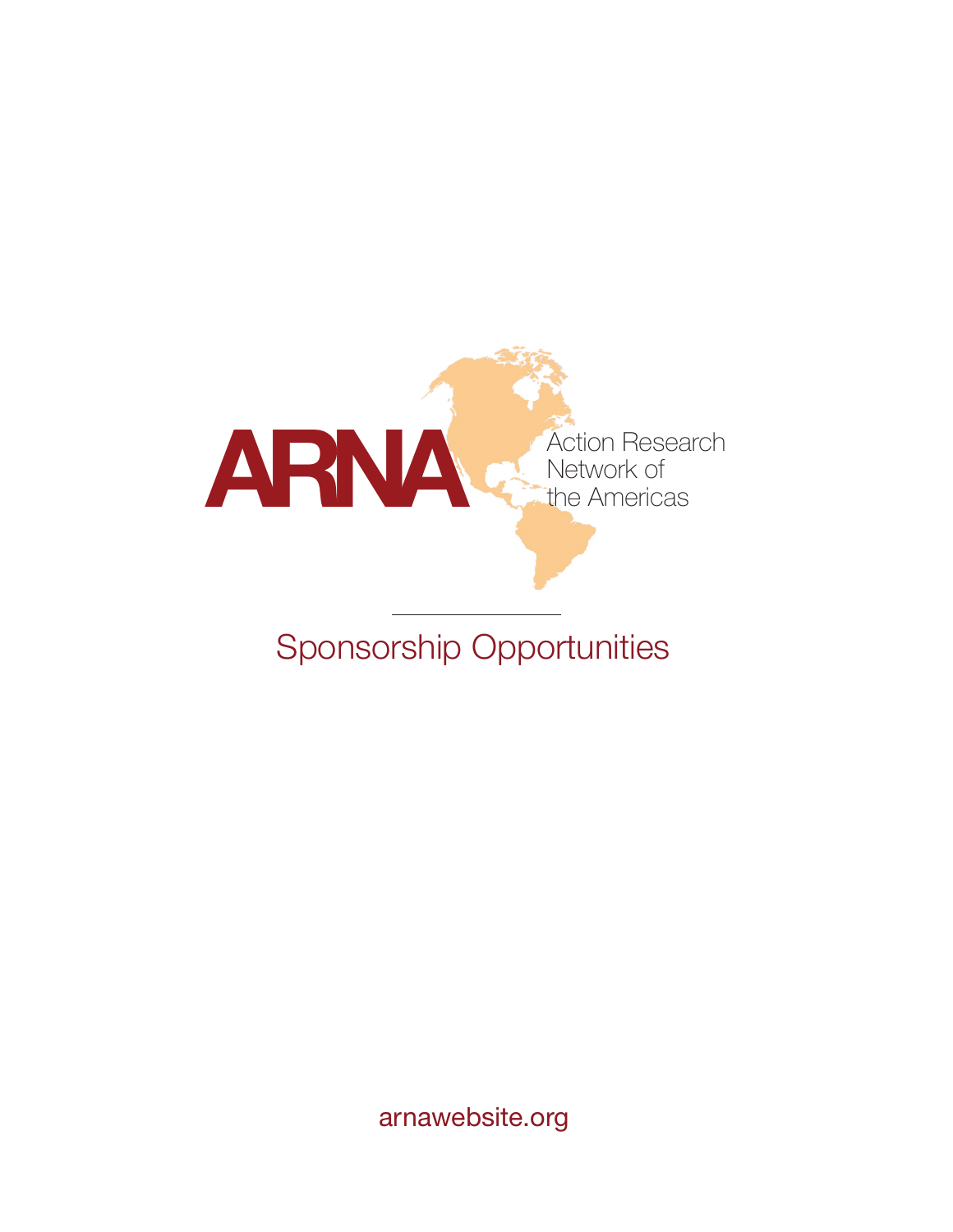## **ARNA MISSION & HISTORY**

The mission of the Action Research Network of the Americas (ARNA) is to provide a social, practice-oriented, and professional development space where practitioners and students of action research across the Americas can come together to share ideas and develop initiatives that will strengthen the position of action and participatory research around the globe. Created in 2012 by five "network initiators" the vision included a wide variety of forms of participatory research that would be shared to increase knowledge production, knowledge dissemination and knowledge democracy for critical social, educational and environmental issues in the Americas and beyond. ARNA is a professional membership-based organization whose members are committed to taking action locally, regionally, nationally and internationally to promote action research that is conducted with a commitment to honesty, integrity, inclusiveness, multi-vocality, engagement and achievement within sustainable democratic societies.

# GOLD LEVEL SPONSORSHIP – \$5000 **1 2**

- 5 complimentary registrations to annual conference
- 10 individual memberships to ARNA (one year duration)
- 10 discounted registrations to annual conference (member rate)
- Logo on ARNA website (linked to your institution)
- Logo on conference materials
- Logo projected on screen throughout conference
- Logo in conference proceedings (published online)
- Logo on conference signage

## BRONZE LEVEL SPONSORSHIP – \$2000 **3 4**

- Two complimentary registrations to annual conference
- 7 individual memberships to ARNA (one year duration)
- 7 discounted registrations to annual conference (member rate)
- Logo on ARNA website (linked to your institution)
- Logo on conference materials
- Logo projected on screen throughout conference
- Logo in conference proceedings (published online)
- Logo on conference signage

**5**

**MOST POPULAR**

**7**

### SILVER LEVEL SPONSORSHIP – \$3000

• 3 complimentary registrations to annual conference

. . . . . . . . . . . . . . . . .

- 8 individual memberships to ARNA (one year duration)
- 8 discounted registrations to annual conference (member rate)
- Logo on ARNA website (linked to your institution)
- Logo on conference materials
- Logo projected on screen throughout conference
- Logo in conference proceedings (published online)
- Logo on conference signage

### FRIENDS LEVEL SPONSORSHIP – \$1500

- One complimentary registration to annual conference
- 6 individual memberships to ARNA (one year duration)
- 6 discounted registrations to annual conference (member rate)
- Logo on ARNA website (linked to your institution)
- Logo on conference materials
- Logo projected on screen throughout conference
- Logo in conference proceedings (published online)
- Logo on conference signage

### INSTITUTIONAL & CONFERENCE SPONSOR – \$1200

• Combines all benefits listed below for Institutional & Conference sponsor

### CONFERENCE SPONSOR – \$750 **6**

- One complimentary conference registration
- Logo on conference materials
- Logo projected on screen throughout conference
- Logo on ARNA website (linked to your institution) through end of conference
- Logo in conference proceedings (published online)

### INSTITUTIONAL MEMBER SPONSORSHIP – \$750

- 5 individual memberships to ARNA (one year duration)
- 5 discounted registrations to annual conference (member rate)
- Logo on ARNA website
- Logo on conference signage

### NON-PROFIT SPONSOR – \$500 **8**

- One complimentary conference registration
- Logo on conference materials
- Logo projected on screen throughout conference
- Logo on ARNA website (linked to your institution) through end of conference
- Logo in conference proceedings (published online)

For all sponsorship inquiries, please contact Debasmita Roychowdhury:

**droychow@nmsu.edu**

### Group Registration Discount

For groups of three or more registering from the same organization or institution a 20% discount will be offered off the conference registration fee. Group must be registered together at one time.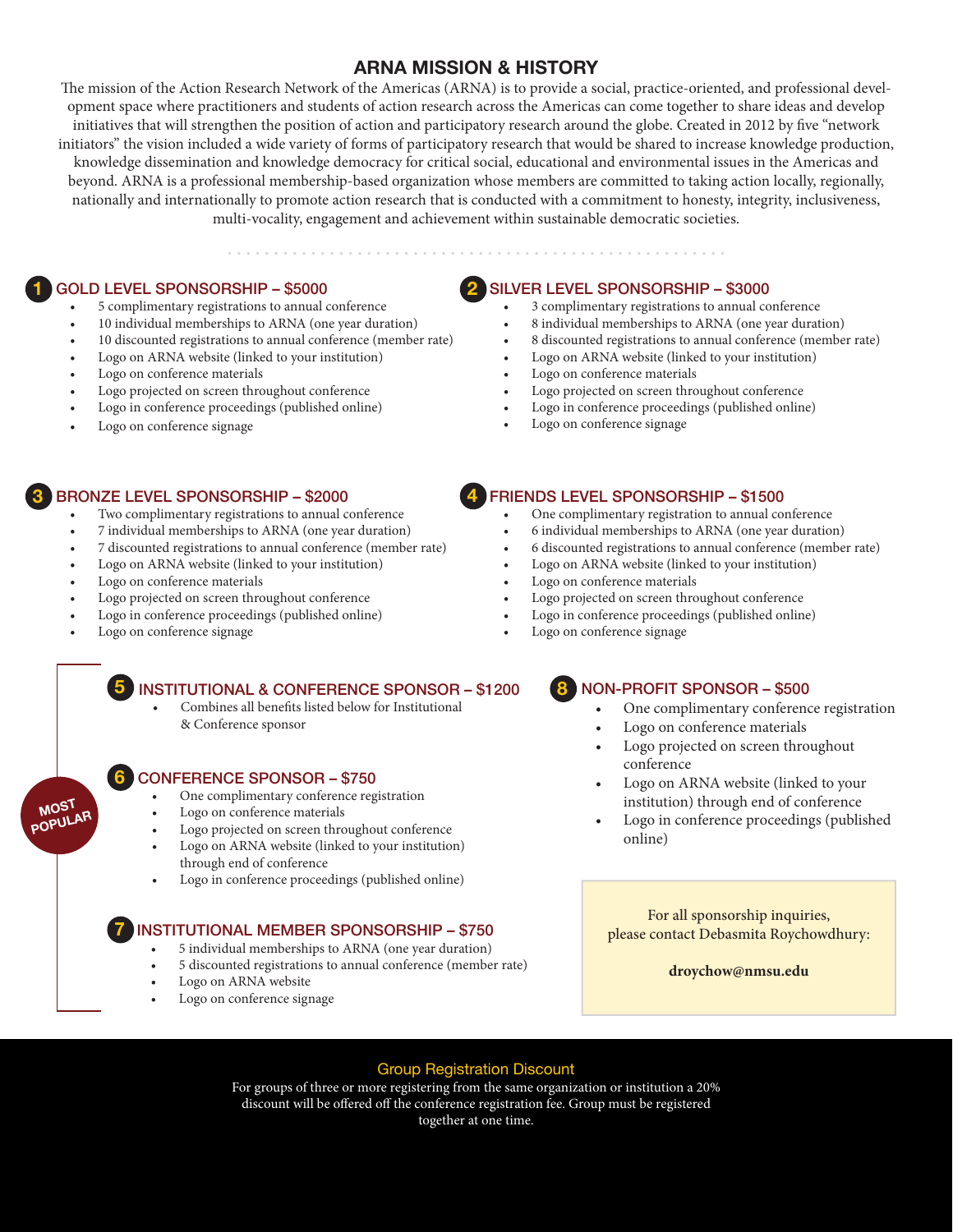

# Oportunidades de patrocinio

arnawebsite.org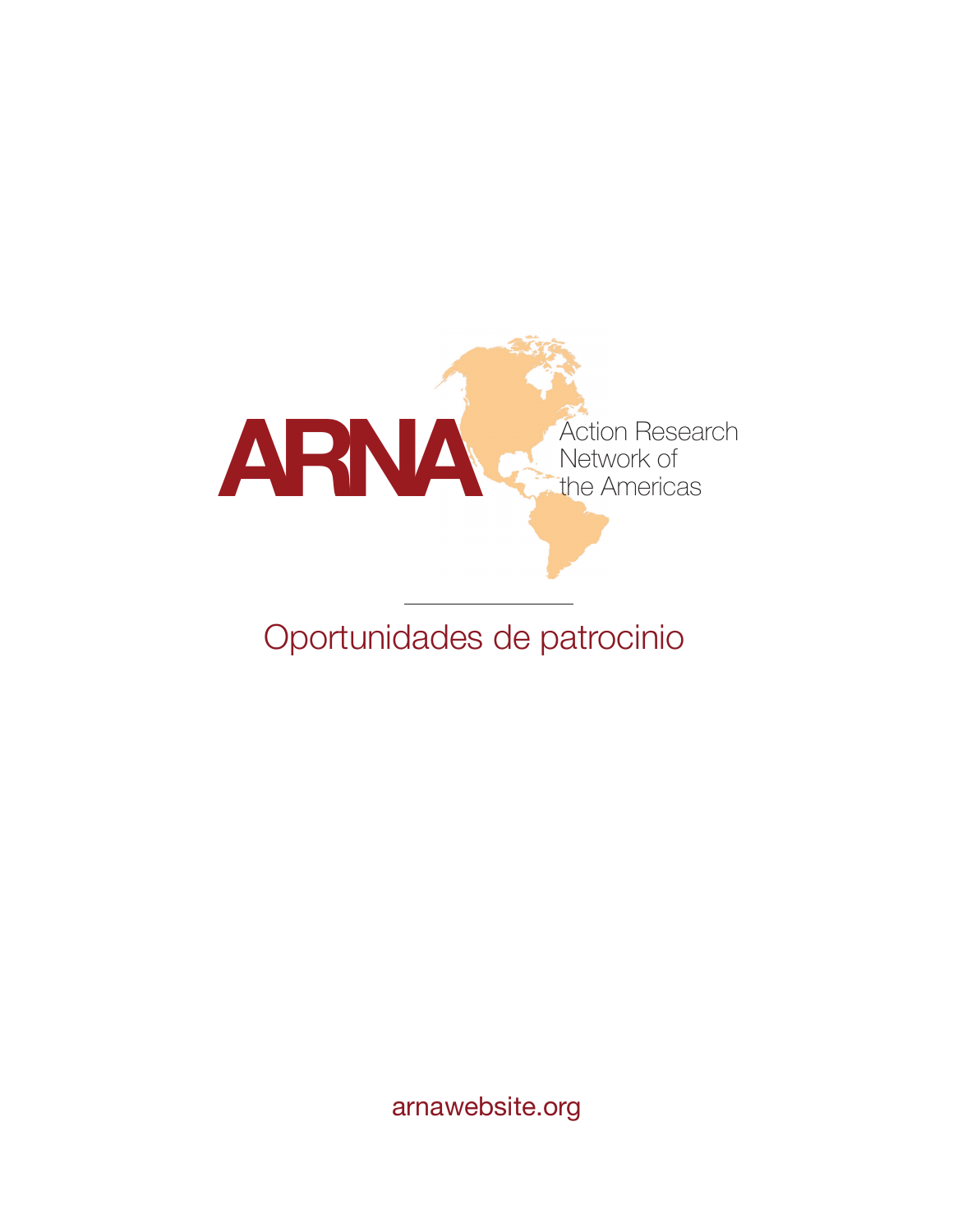## **ARNA MISSION & HISTORY**

The mission of the Action Research Network of the Americas (ARNA) is to provide a social, practice-oriented, and professional development space where practitioners and students of action research across the Americas can come together to share ideas and develop initiatives that will strengthen the position of action and participatory research around the globe. Created in 2012 by five "network initiators" the vision included a wide variety of forms of participatory research that would be shared to increase knowledge production, knowledge dissemination and knowledge democracy for critical social, educational and environmental issues in the Americas and beyond. ARNA is a professional membership-based organization whose members are committed to taking action locally, regionally, nationally and internationally to promote action research that is conducted with a commitment to honesty, integrity, inclusiveness, multi-vocality, engagement and achievement within sustainable democratic societies.

## NIVEL ORO PATROCINIO – \$5000 **1 2**

- 5 inscripciones gratuitas a la conferencia anual
- 10 miembros individuales a ARNA (un año de duración)
- 10 registros con grandes descuentos a la conferencia anual (tasa de miembro)
- Logo en la página web ARNA (vinculado a su institución)
- Logo en el material de la conferencia
- Logo proyectado en la pantalla a lo largo de la conferencia
- Logo en las actas de congresos (publicado en línea)
- Logo en paneles de la conferencia

## BRONCE NIVEL PATROCINIO – \$2000 **3 4**

- 2 inscripciones gratuitas a la conferencia anual
- 7 miembros individuales a ARNA (un año de duración)
- 7 registros con descuento a la conferencia anual (tasa de miembro)
- Logo en la página web ARNA (vinculado a su institución)
- Logo en el material de la conferencia
- Logo proyectado en la pantalla a lo largo de la conferencia
- Logo en las actas de congresos (publicado en línea)
- Logo en paneles de la conferencia

**5**

**7**

**MÁS POPULAR**

# TANTO CONFERENCIA INSTITUCIONAL – \$1200

• Combinación de los beneficios mencionados anteriormente para la Conferencia institucionales y patrocinador

### PATROCINADOR DE LA CONFERENCIA – \$750 **6**

- Un registro de la conferencia de cortesía
- Logo en el material de la conferencia
- Logo proyectado en la pantalla a lo largo de la conferencia
- Logo en la página web ARNA (vinculado a su institución)
- Logo en las actas de congresos (publicado en línea)

### MIEMBRO INSTITUCIONAL DE PATROCINIO – \$750

- 5 miembros individuales a ARNA (un año de duración)
- 5 registros con descuento a la conferencia anual (tasa de miembro)
- Logo en la página web ARNA
- Logo en paneles de conferencia

### NIVEL PLATA PATROCINIO – \$3000

- 3 inscripciones gratuitas a la conferencia anual
- 8 miembros individuales a ARNA (un año de duración)
- 8 registros descuentos a conferencia anual (tasa de miembro)
- Logo en la página web ARNA (vinculado a su institución)
- Logo en el material de la conferencia
- Logo proyectado en la pantalla a lo largo de la conferencia
- Logo en las actas de congresos (publicado en línea)
- Logo en paneles de la conferencia

### AMIGOS NIVEL DE PATROCINIO – \$1500

- Una inscripción gratuita a la conferencia anual
- 6 miembros individuales a ARNA (un año de duración)
- 6 registros con descuento a la conferencia anual (tasa de miembro)
- Logo en la página web ARNA (vinculado a su institución)
- Logo en el material de la conferencia
- Logo proyectado en la pantalla a lo largo de la conferencia
- Logo en las actas de congresos (publicado en línea)
- Logo en paneles de conferencia

### PATROCINADOR SIN FINES DE LUCRO – \$500 **8**

- Un registro de la conferencia de cortesía
- Logo en el material de la conferencia
- Logo proyectado en la pantalla a lo largo de la conferencia
- Logo en la página web ARNA (vinculado a su institución)
- Logo en las actas de congresos (publicado en línea)

For all sponsorship inquiries, please contact Debasmita Roychowdhury:

**droychow@nmsu.edu**

### Group Registration Discount

For groups of three or more registering from the same organization or institution a 20% discount will be offered off the conference registration fee. Group must be registered together at one time.